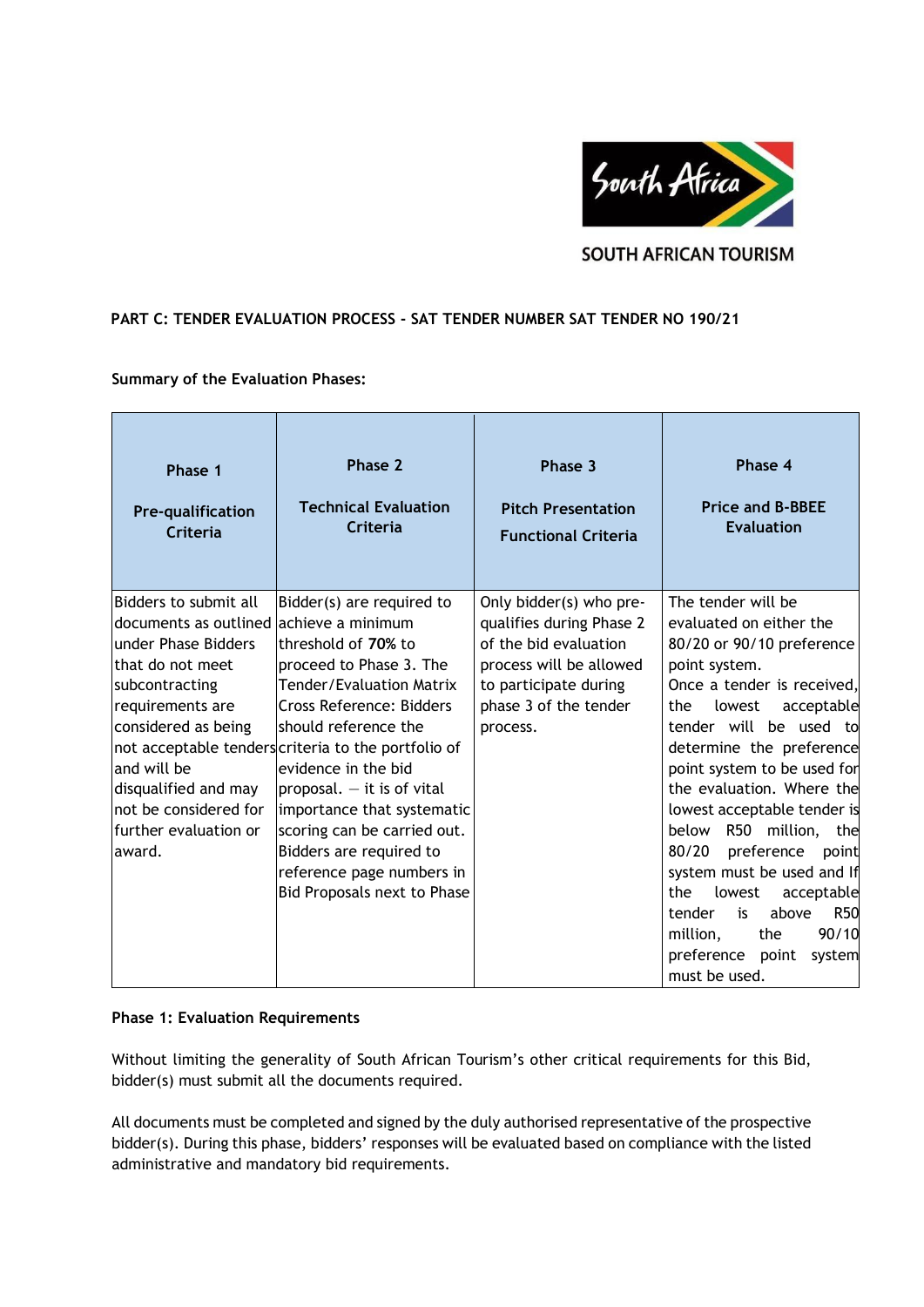| Document that must be<br>submitted                                                                        | YES/NO | Non-submission may result in disqualification?                                                                                                                                                                                                                                                                                                                                                                                                              |
|-----------------------------------------------------------------------------------------------------------|--------|-------------------------------------------------------------------------------------------------------------------------------------------------------------------------------------------------------------------------------------------------------------------------------------------------------------------------------------------------------------------------------------------------------------------------------------------------------------|
| Confirmation of valid Tax<br><b>Status</b>                                                                |        | Written confirmation that SARS may, on an ongoing basis<br>during the tenure of the contract, disclose the bidder's tax<br>compliance status. SARS Tax Compliance System Pin (South<br>African Companies only)                                                                                                                                                                                                                                              |
| B - BBEE Certificate 1                                                                                    |        | B-BBEE Certificate (South African Companies) or, for<br>companies that have less than R10 million turnover, a sworn<br>affidavit or is required. A copy of the template for this<br>affidavit is available on the Department of Trade and Industry<br>website<br>https://www.thedti.gov.za/gazette/Affidavit_EME.pdf<br>(Failure to submit sworn affidavit will results in non-<br>compliant on preference points system) (South African<br>Companies only) |
| A-Invitation<br>Annexure<br>(SBD 1)                                                                       |        | Complete and sign the supplied pro forma document                                                                                                                                                                                                                                                                                                                                                                                                           |
| Annexure B-Registration<br>Central<br>Supplier<br>on<br>Database (CSD)                                    |        | All agencies including proposed<br>partner/subcontractor agencies must be registered as a<br>service provider on National Treasury's Central Supplier<br>Database (CSD). If you are not registered proceed to<br>complete the registration of your company prior to submitting<br>your proposal. Visit https://secure.csd.gov.za/ to obtain<br>your vendor number. Submit proof of registration. (South<br>African Companies only)                          |
| Annexure E-Declaration<br>of Interest -<br>SBD 4)                                                         |        | Complete and sign the supplied pro forma document                                                                                                                                                                                                                                                                                                                                                                                                           |
| Annexure D-Preferential<br>Procurement SBD 6.1                                                            |        | Complete and sign the supplied pro forma document                                                                                                                                                                                                                                                                                                                                                                                                           |
| Annexure F-Declaration<br>of Bidder's Past Supply<br>Chain<br>Management<br>Practices - SBD 8             |        | Complete and sign the supplied pro forma document                                                                                                                                                                                                                                                                                                                                                                                                           |
| G-Certificate<br>Annexure<br>of Independent<br>Bid Determination - SBD 9                                  |        | Complete and sign the supplied pro forma document                                                                                                                                                                                                                                                                                                                                                                                                           |
| Proof of 30% minimum<br>subcontracting in terms<br>of Preferential<br>Procurement<br>Regulations,<br>2017 |        | Declaration by the main bidder listing the names of the sub-<br>contractor(s), the percentage subcontracted, and the<br>marketing discipline the sub-contractor will be involved in.<br>A tender that fails to meet the requirement for<br>Subcontracting stipulated under will be disqualified for<br>further evaluation                                                                                                                                   |
| consortium<br>Proof<br>of<br>agreement if applicable.                                                     |        | Written undertaking of consortium commitment between<br>main bidder and partner(s)/subcontractor(s).<br>(This must be signed by both parties)                                                                                                                                                                                                                                                                                                               |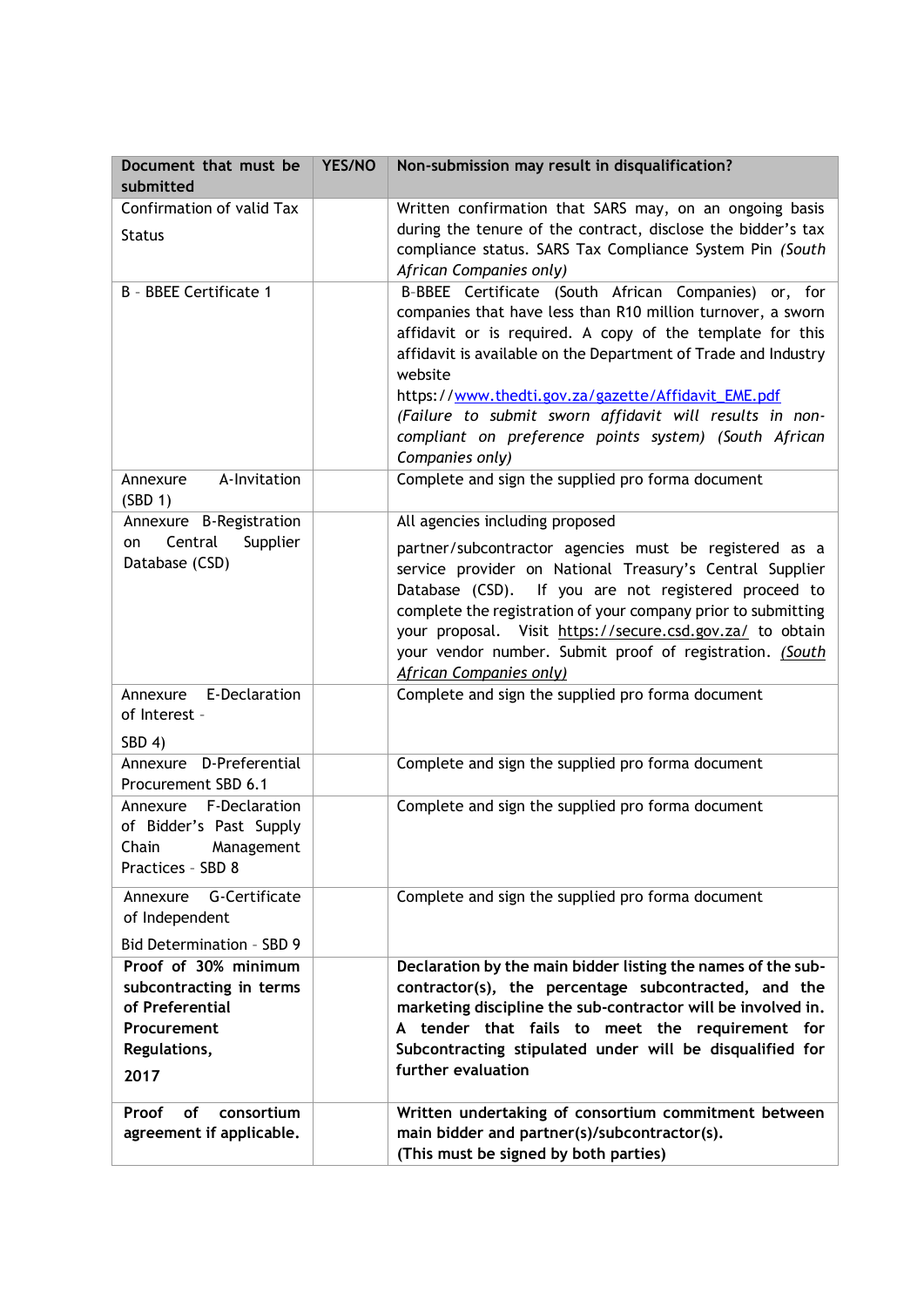#### **Phase 1.1 Subcontracting as a condition of tender**

As a schedule 3A Public Entity in terms of schedule 3 of the Public Finance Management Act 1 of 1999, South African Tourism fully conforms and supports the obligatory transformation initiatives embedded in the Preferential Procurement Regulations, 2017 issued in terms of section 5 of the Preferential Procurement Policy Framework Act, Act Number 5 of 2000 (PPPFA) when procuring goods or services from suppliers.

South African Tourism finds it feasible to apply subcontracting to advance designated groups for contracts above R30 million as contemplated in regulation 9(1) of the Preferential Procurement Regulations, 2017. This tender is therefore issued with a specific tendering condition as further contemplated in regulation 9(2) that the successful tenderer must subcontract a minimum of 30% of the value of the contract to-

Micro Enterprises (EMEs) or Qualifying Small Enterprise (QSE) which are 51% owned by either or more than one of the following designated groups:

- a) an EME or QSE;
- b) an EME or QSE which is at least 51% owned by black people;
- c) an EME or QSE which is at least 51% owned by black people who are youth;
- d) an EME or QSE which is at least 51% owned by black people who are woman;
- e) an EME or QSE which is at least 51% owned by black people with disabilities;
- f) an EME or QSE which is at least 51% owned by black people living in rural or underdeveloped areas or townships;
- g) a cooperative which is at least owned by Black people;
- h) an EME or QSE which is at least 51% owned by black people who are military veterans; or
- i) more than one of the categories referred to in paragraphs (a) to (h).

The main bidder will be required to sub-contract a minimum of 30% of the bid for each of the respective marketing disciplines being tendered for. The responsibility to sub-contract with competent and capable sub-contractor's rests with the main bidder. The contract will be concluded between the main bidder and South African Tourism, therefore, the main bidder and not the subcontractor would be held liable for performance in terms of its contractual obligations.

Main bidders are discouraged from subcontracting with their subsidiary companies as this may be interpreted as subcontracting with themselves and / or using their subsidiaries for fronting. Where Main bidders' subcontracts with a subsidiary, this must be declared in tender documents.

Main bidders must submit proof of subcontracting arrangement between them and the subcontractor. Proof of subcontracting arrangement may include a subcontracting agreement between Main bidders and the subcontractor.

South African Tourism intends to treat all private contracting parties fairly in relation to each other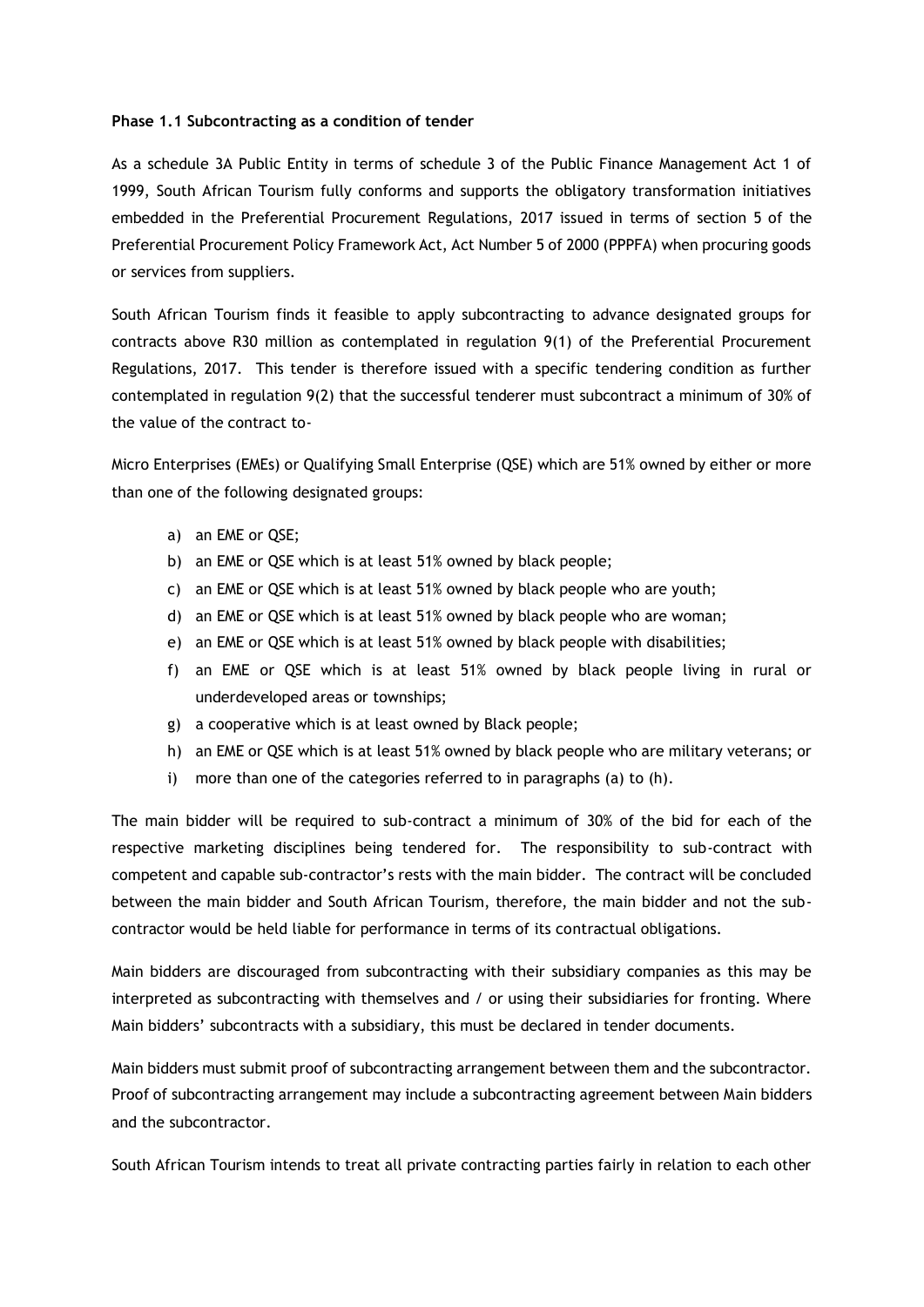where the provisions of the Preferential Procurement Regulations, 2017 do not allow South African Tourism to implement selective application of the subcontracting requirement envisaged by regulation 9 where the subcontracting requirements are applicable to all bidders irrespective of size (this therefore includes EME's and QSE's). **Tenders that do not meet subcontracting requirements are considered as being not acceptable tenders and will be disqualified and may not be considered for further evaluation or award.** 

National Treasury's Central Supplier Database (CSD) has been upgraded to allow bidders' access to CSD for identification of potential sub-contractors from the pool of EMEs or QSEs to advance designated groups. The report containing the list of potential subcontractors may be drawn by accessing the following link: www.csd.gov.za

# **Phase 2: Technical Evaluation Criteria = Weighting out of 100 basis points**

All bidders are required respond to the technical evaluation criteria scorecard and provide information/portfolio of evidence that they unconditionally hold the available capacity, ability, experience, and qualified staff to provide the requisite business requirements to South African Tourism under this tender.

Bidders will be required to achieve a minimum threshold of 70% in order to proceed to Phase 3 for Pitch presentation evaluations.

| Evaluation criteria for each agency for the Global Tourism<br><b>Advocacy Program</b>                                              | Weighting | <b>Reference Page</b><br>in Bidders<br>Proposal |
|------------------------------------------------------------------------------------------------------------------------------------|-----------|-------------------------------------------------|
| <b>Unlocking Barriers</b><br>1.                                                                                                    |           |                                                 |
| Conduct a detailed analysis of travel barriers that exist in key                                                                   |           |                                                 |
| source markets, and provide recommendations and tactics on                                                                         |           |                                                 |
| how to address/remove each of these barriers. Proposed                                                                             |           |                                                 |
| execution timelines to be included.                                                                                                |           |                                                 |
| Your recommendations must address barriers in:                                                                                     |           |                                                 |
| Leisure tourism (demand side)                                                                                                      |           |                                                 |
| Business travel (demand side)                                                                                                      |           |                                                 |
| Quality Assurance from South African Product Owners                                                                                | 35        |                                                 |
| (supply side)                                                                                                                      |           |                                                 |
| COVID-19 (infection rates, recovery rate, death rate,<br>vaccine roll-out, 'SA variant', efficacy of vaccines against<br>variants) |           |                                                 |
| Health care system (efficacy and accessibility of world<br>class healthcare)                                                       |           |                                                 |
| Safety and Security                                                                                                                |           |                                                 |
| Airlift (direct airlift into and out of South Africa)                                                                              |           |                                                 |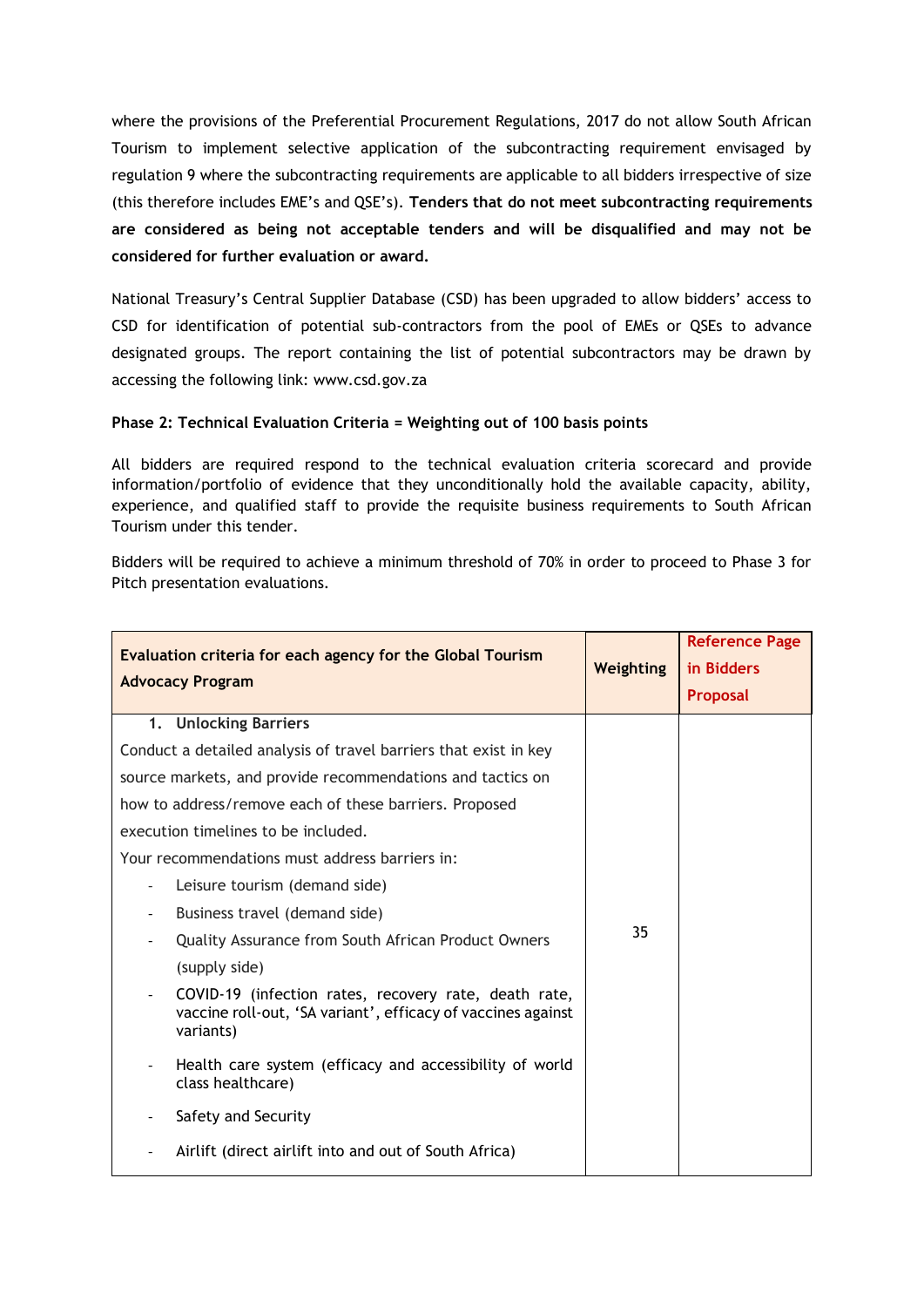| Airport environment (the safety of this environment)<br>$\qquad \qquad \blacksquare$                                                                                                                                                 |    |  |
|--------------------------------------------------------------------------------------------------------------------------------------------------------------------------------------------------------------------------------------|----|--|
| Mobility (getting around within the destination)                                                                                                                                                                                     |    |  |
| Repatriation (COVID-19 testing for tourists)                                                                                                                                                                                         |    |  |
| Ease of Access                                                                                                                                                                                                                       |    |  |
| Also look into other barriers, not limited to the above.                                                                                                                                                                             |    |  |
| 2. Create an authentic Brand story to address perceptions and                                                                                                                                                                        |    |  |
| to generate exponential demand/growth                                                                                                                                                                                                |    |  |
| Create a Brand PR strategy that builds positive brand affinity for<br>South Africa amongst travel trade, business events organisers,<br>leisure, travellers and business delegates planning trips in the<br>short and the long term. |    |  |
| Showcase strategic direction on elements (building blocks) that                                                                                                                                                                      | 35 |  |
| would contribute to a clear authentic South African brand                                                                                                                                                                            |    |  |
| story/narrative that inspires travelers and business events                                                                                                                                                                          |    |  |
| delegates to discover the real South Africa.                                                                                                                                                                                         |    |  |
| Your proposed strategy must address each stage of the consumer                                                                                                                                                                       |    |  |
| and buyer's journey.                                                                                                                                                                                                                 |    |  |
|                                                                                                                                                                                                                                      |    |  |
|                                                                                                                                                                                                                                      |    |  |
| 3. Reputation Management: Managing Crises and Issues                                                                                                                                                                                 |    |  |
| Create a crisis and issues communications escalation                                                                                                                                                                                 |    |  |
| framework and response mechanism                                                                                                                                                                                                     |    |  |
| Showcase your agencies reputation management                                                                                                                                                                                         |    |  |
| capability using two (2) possible tourism related                                                                                                                                                                                    | 20 |  |
| scenarios (negative and positive) for both leisure tourism                                                                                                                                                                           |    |  |
| and business events and travelMonitoring and reporting                                                                                                                                                                               |    |  |
| tools and capability                                                                                                                                                                                                                 |    |  |
| 4. Ways of working, Credentials and Examples                                                                                                                                                                                         |    |  |
| International footprint                                                                                                                                                                                                              |    |  |
| Demonstrate international footprint and presence of                                                                                                                                                                                  |    |  |
| international partnerships which will assist in the                                                                                                                                                                                  |    |  |
| execution of this programme                                                                                                                                                                                                          | 10 |  |
| Demonstrate interagency collaboration                                                                                                                                                                                                |    |  |
|                                                                                                                                                                                                                                      |    |  |
| Agency team:<br>Explanation of agency's global capability, particularly in                                                                                                                                                           |    |  |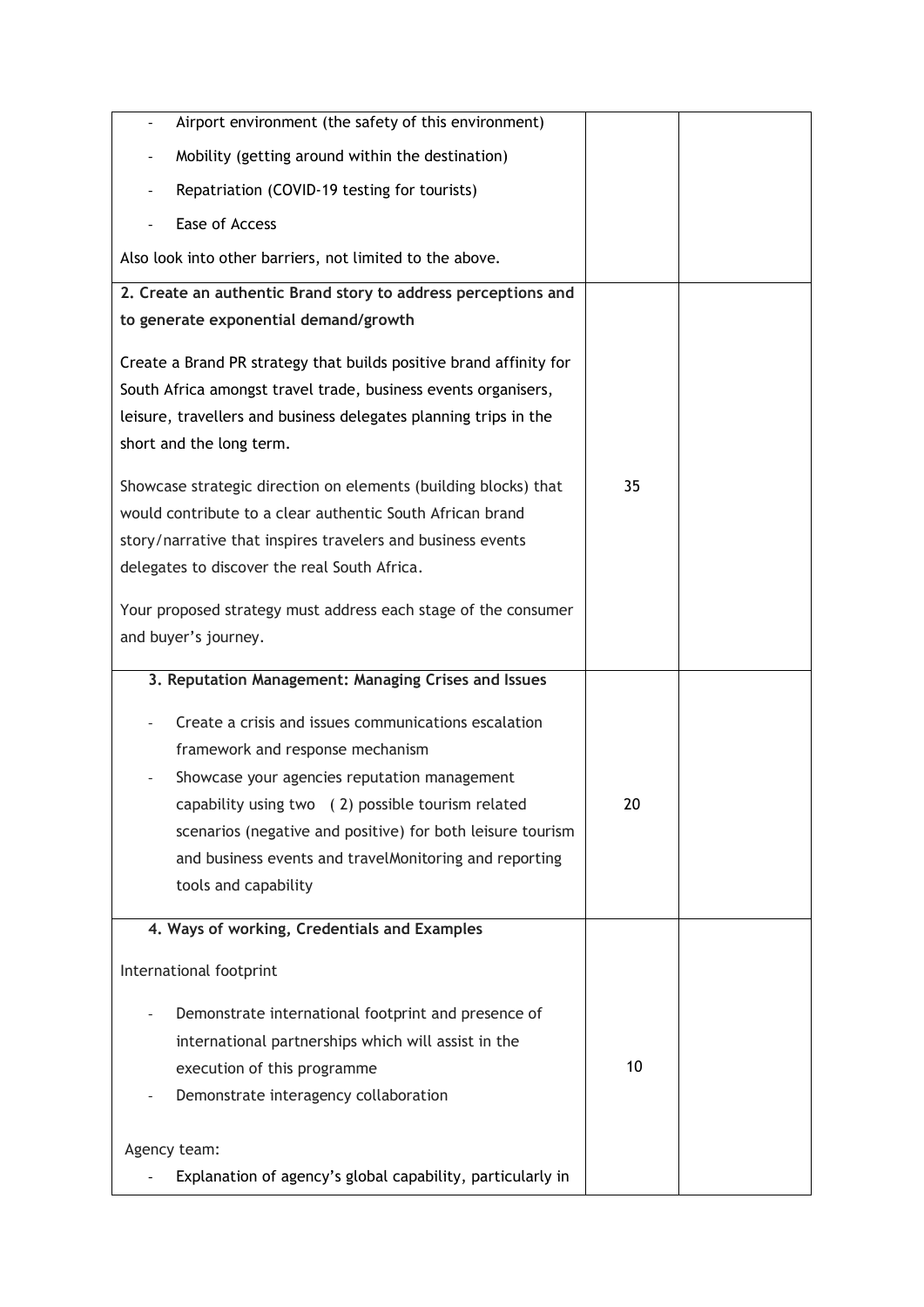| the key source markets.                                         |        |  |
|-----------------------------------------------------------------|--------|--|
| Explanation of current agency capacity including a full         |        |  |
| agency organogram.                                              |        |  |
| Global agency team that will work on the business if            |        |  |
| awarded including skill levels and years of experience.         |        |  |
| Credentials and examples of experience and global capability in |        |  |
| integrated marketing and communications.                        |        |  |
| Provide clear examples of all work relating to the above        |        |  |
| scope of work and case studies highlighting all elements,       |        |  |
| particularly.                                                   |        |  |
| Examples must include work done in the tourism sector,          |        |  |
| if applicable.                                                  |        |  |
| Letters of reference from clients who have benefitted from      |        |  |
| these services. (Letters of reference must be no older than 12  |        |  |
| months).                                                        |        |  |
|                                                                 |        |  |
|                                                                 |        |  |
|                                                                 | 100    |  |
| <b>Total Points</b>                                             | total  |  |
|                                                                 | weight |  |

- Bids proposals will be evaluated strictly according to the bid evaluation criteria stipulated in this section.
- Bidders must, as part of their bid documents, submit supportive documentation for all functional requirements as indicated in the Terms of Reference. The panel responsible for scoring the respective bids will evaluate and score all bids based on information presented in the bid proposals in line with the RFP and the subsequent system demonstration.
- The score for technical evaluation will be calculated as in terms of the table below where each Bid Evaluation Committee (BEC) member will rate each individual criterion on the score sheet using the following value scale:

| Rating     | <b>Definition</b>                                                                                                                                                                                                                               | Score |
|------------|-------------------------------------------------------------------------------------------------------------------------------------------------------------------------------------------------------------------------------------------------|-------|
| Excellent  | <b>Exceeds</b> the requirement. Exceptional demonstration by the<br>bidder of the relevant ability, understanding, experience,<br>skills, resources and quality measures required to provide the<br>goods / services.                           | 5     |
| Good       | Satisfies the requirement with minor additional benefits.<br>Above average demonstration by the bidder of the relevant<br>ability, understanding, experience, skills, resource and<br>quality measures required to provide the goods / services | 4     |
| Acceptable | Satisfies the requirement. Demonstration by the supplier of<br>the relevant ability, understanding, experience, skills,<br>resource, and quality measures required to provide the goods                                                         |       |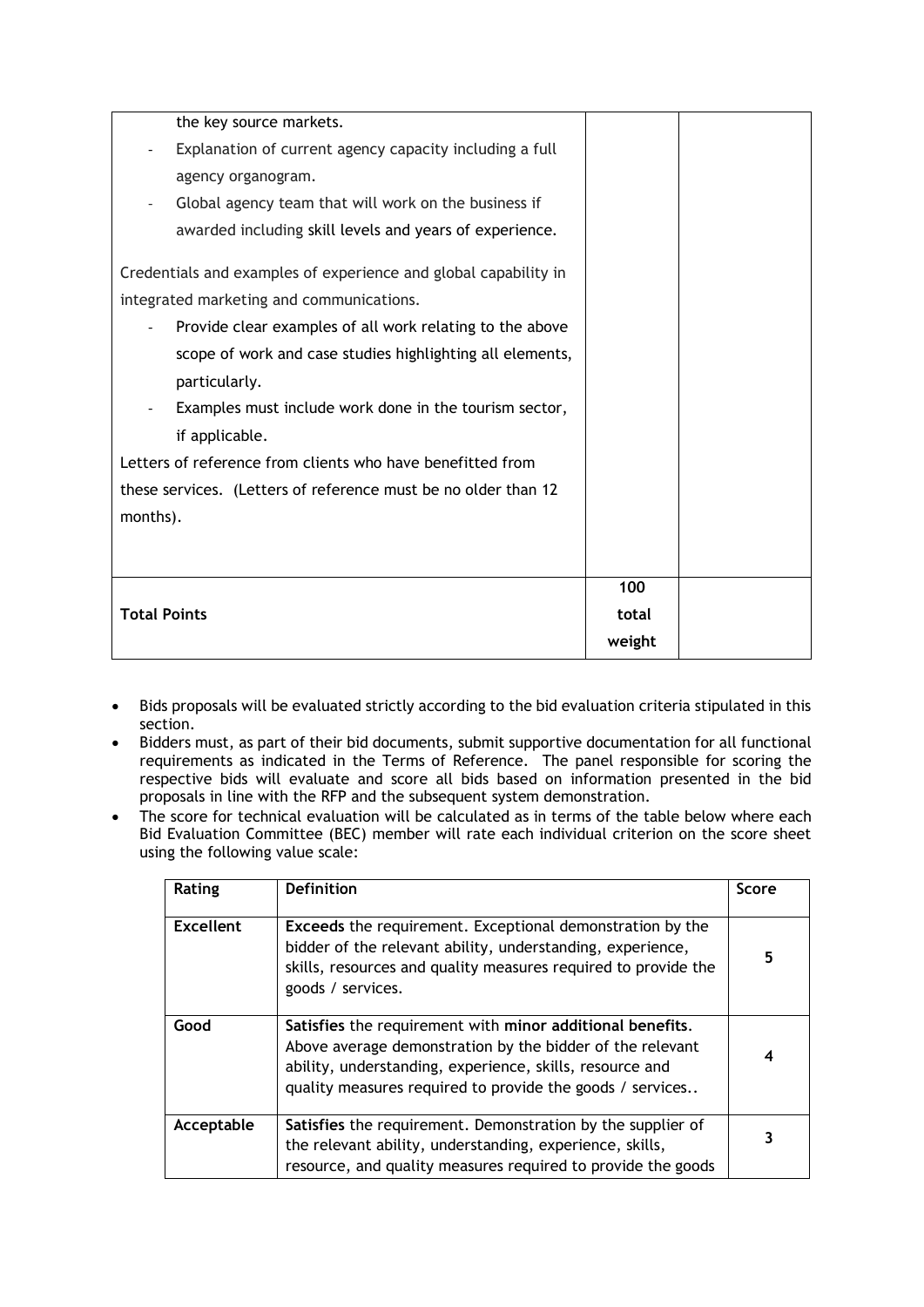|                                       | / services, with supporting evidence.                                                                                                                                                                                                                                                                 |   |
|---------------------------------------|-------------------------------------------------------------------------------------------------------------------------------------------------------------------------------------------------------------------------------------------------------------------------------------------------------|---|
| Minor<br><b>Reservations</b>          | Satisfies the requirement with minor reservations. Some<br>minor reservations of the supplier's relevant ability,<br>understanding, experience, skills, resources and quality<br>measures required to provide the goods / services, with little<br>or no supporting evidence.                         |   |
| <b>Serious</b><br><b>Reservations</b> | Satisfies the requirement with major reservations.<br>Considerable reservations of the supplier's relevant ability,<br>understanding, experience, skills, resources and quality<br>measures required to provide the goods / services, with little<br>or no supporting evidence.                       |   |
| Unacceptabl<br>е                      | Does not meet the requirement. Does not comply and/or<br>insufficient information provided to demonstrate that the<br>supplier has the ability, understanding, experience, skills,<br>resource & quality measures required to provide the goods /<br>services, with little or no supporting evidence. | O |

# **Phase 3: Pitch Presentation Criteria**

A more concise formal brief/scope of work will be developed and shared with only those shortlisted agencies who qualified during phase 2 of the tender.

This phase will culminate in a formal presentation to a bid evaluation panel who will evaluate functionality, comparative price and B-BBEE level of contribution of all agency pitches.

The bid evaluation criteria and minimum threshold for functionality will be shared at the with short-listed bidders.

### **Phase 4: Price and BBBEE Evaluation (80+20 or 90+10) = 100 points**

Only Bidders that who meets the minimum threshold of **70%** on technical and the pitch presentation will be evaluated in Phase 4 for price and BBBEE level of contribution.

The total points for price evaluation (out of 80/90) and the total points for BBBEE evaluation (out of 20/10) will be consolidated. The bidder who scores the highest points for comparative pricing and B-BBEE status level of contributor after the consolidation of points will normally be considered as the preferred bidder who South African Tourism will enter into further negotiations with for the respective marketing discipline that was tendered for.

In terms of Regulation 6 (2) and 7 (2) of the Preferential Procurement Regulations, preference points must be awarded to a bidder for attaining the B-BBEE status level of contribution in accordance with the table below:

| <b>B-BBEE Status Level of</b> | <b>Number of points</b> | <b>Number of points</b> |
|-------------------------------|-------------------------|-------------------------|
| Contributor                   | (90/10 system)          | (80/20 system)          |
|                               | 10                      | 20                      |